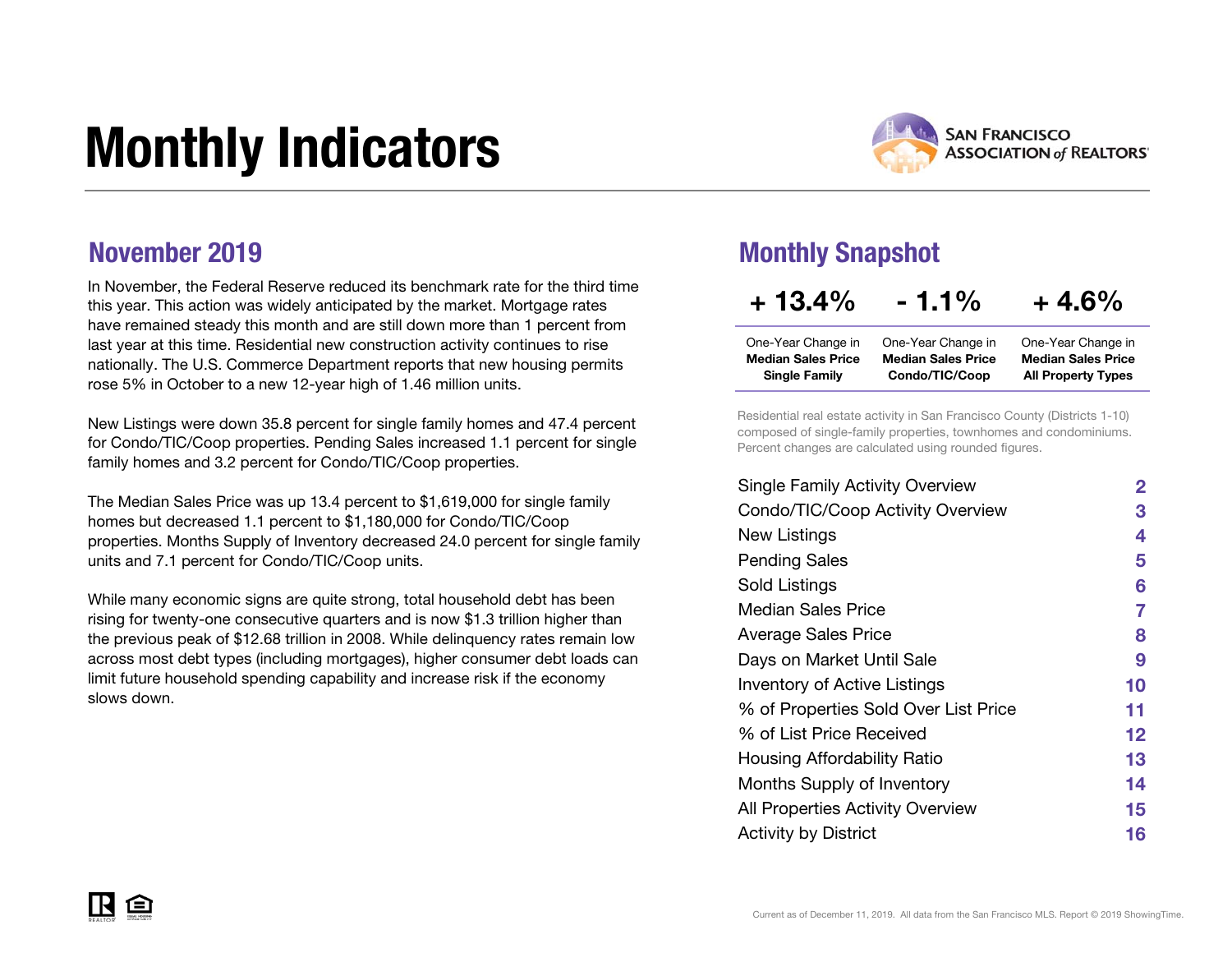## Single Family Activity Overview

Key metrics by report month and for year-to-date (YTD) starting from the first of the year.



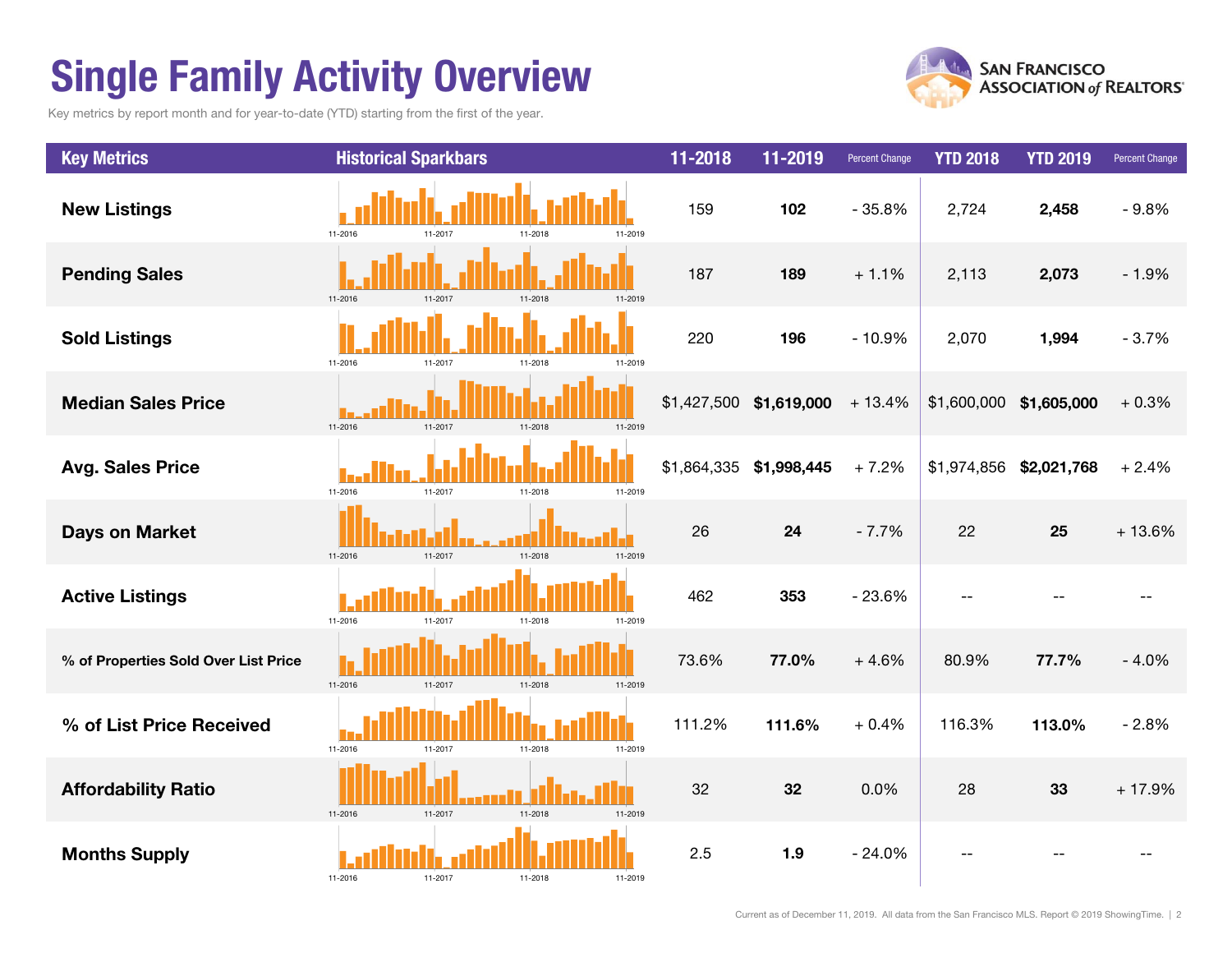## Condo/TIC/Coop Activity Overview

Key metrics by report month and for year-to-date (YTD) starting from the first of the year.



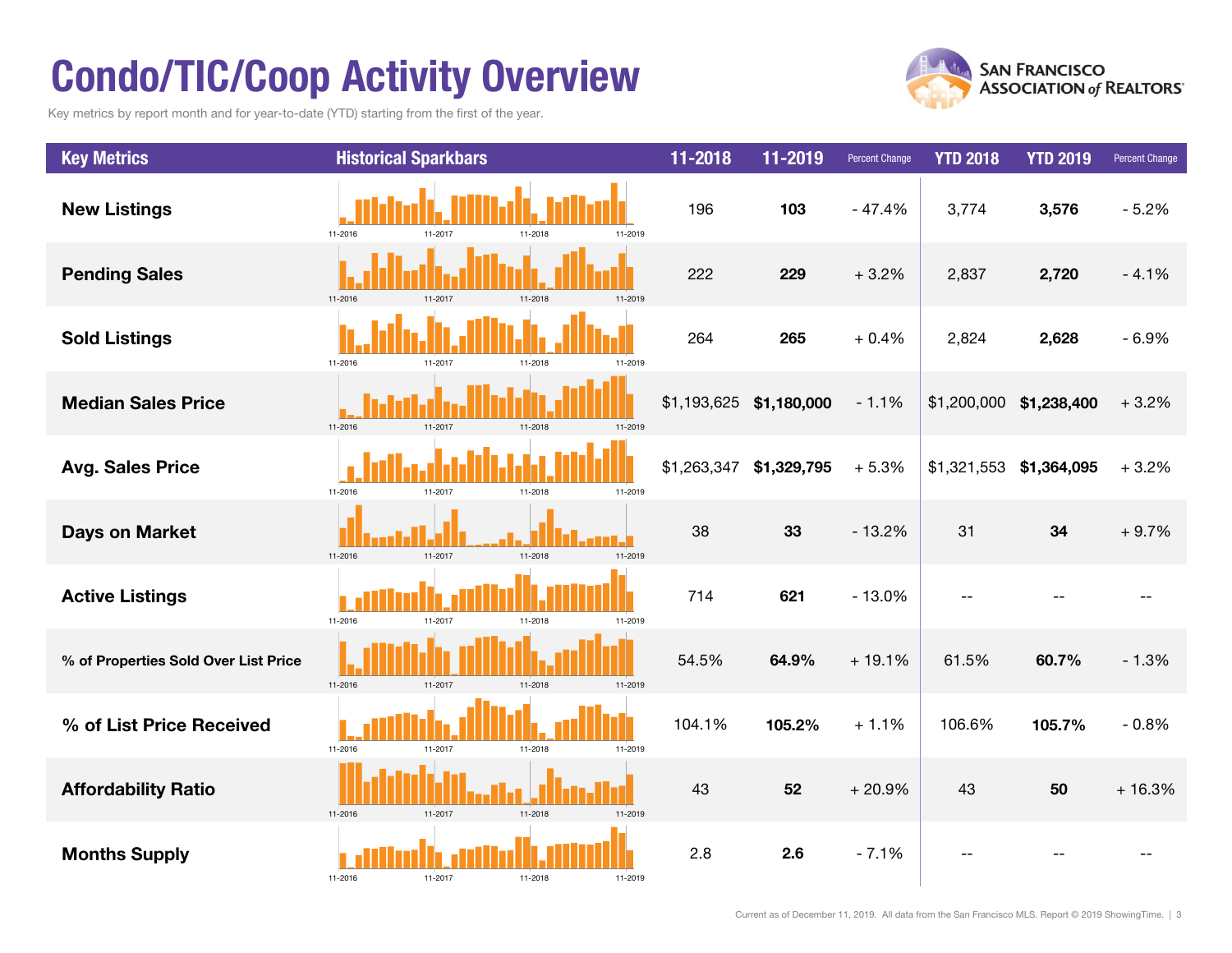### New Listings

A count of the properties that have been newly listed on the market in a given month.





| <b>New Listings</b> | Single<br>Family | Year-Over-Year<br>Change | Condo/TIC/<br>Coop | Year-Over-Year<br>Change |
|---------------------|------------------|--------------------------|--------------------|--------------------------|
| Dec-2018            | 82               | $+5.1%$                  | 122                | -5.4%                    |
| Jan-2019            | 223              | $+18.6%$                 | 356                | $-3.5\%$                 |
| Feb-2019            | 188              | $-9.6\%$                 | 304                | $-14.8%$                 |
| Mar-2019            | 240              | $-13.7%$                 | 350                | $-7.7\%$                 |
| Apr-2019            | 252              | $-7.0\%$                 | 376                | $-0.5\%$                 |
| May-2019            | 274              | $+1.1\%$                 | 364                | -1.6%                    |
| Jun-2019            | 231              | $-12.8%$                 | 284                | $-20.7%$                 |
| Jul-2019            | 191              | $-20.1%$                 | 315                | $+20.7%$                 |
| Aug-2019            | 242              | -2.8%                    | 321                | $+3.2%$                  |
| Sep-2019            | 294              | $-13.0\%$                | 491                | $+8.1%$                  |
| Oct-2019            | 221              | $-14.3%$                 | 312                | -8.5%                    |
| Nov-2019            | 102              | $-35.8%$                 | 103                | -47.4%                   |
| 12-Month Avg        | 212              | $-9.4\%$                 | 308                | $-5.3%$                  |

#### Historical New Listings by Month

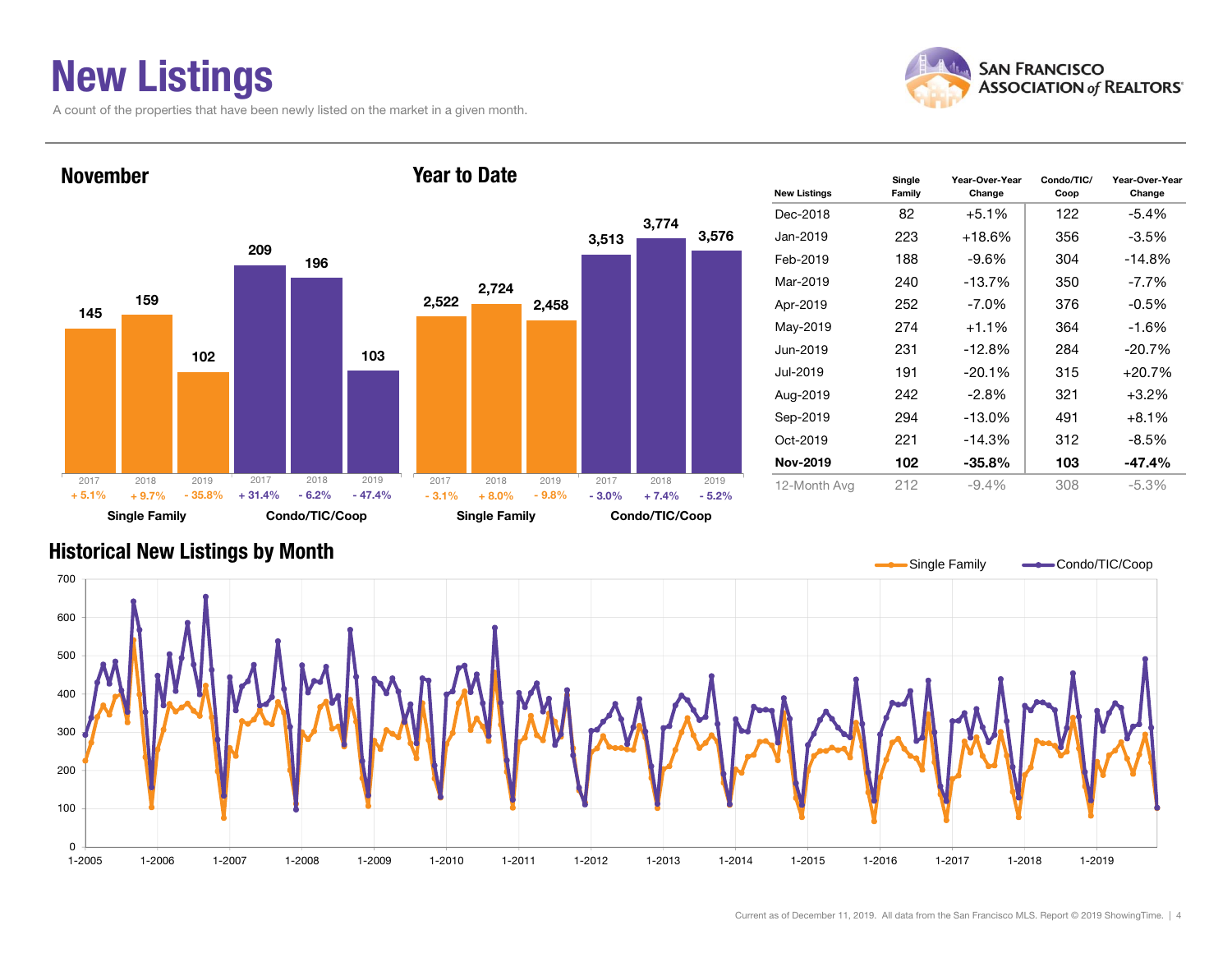### Pending Sales

A count of the properties on which offers have been accepted in a given month.



Change



#### Historical Pending Sales by Month

![](_page_4_Figure_5.jpeg)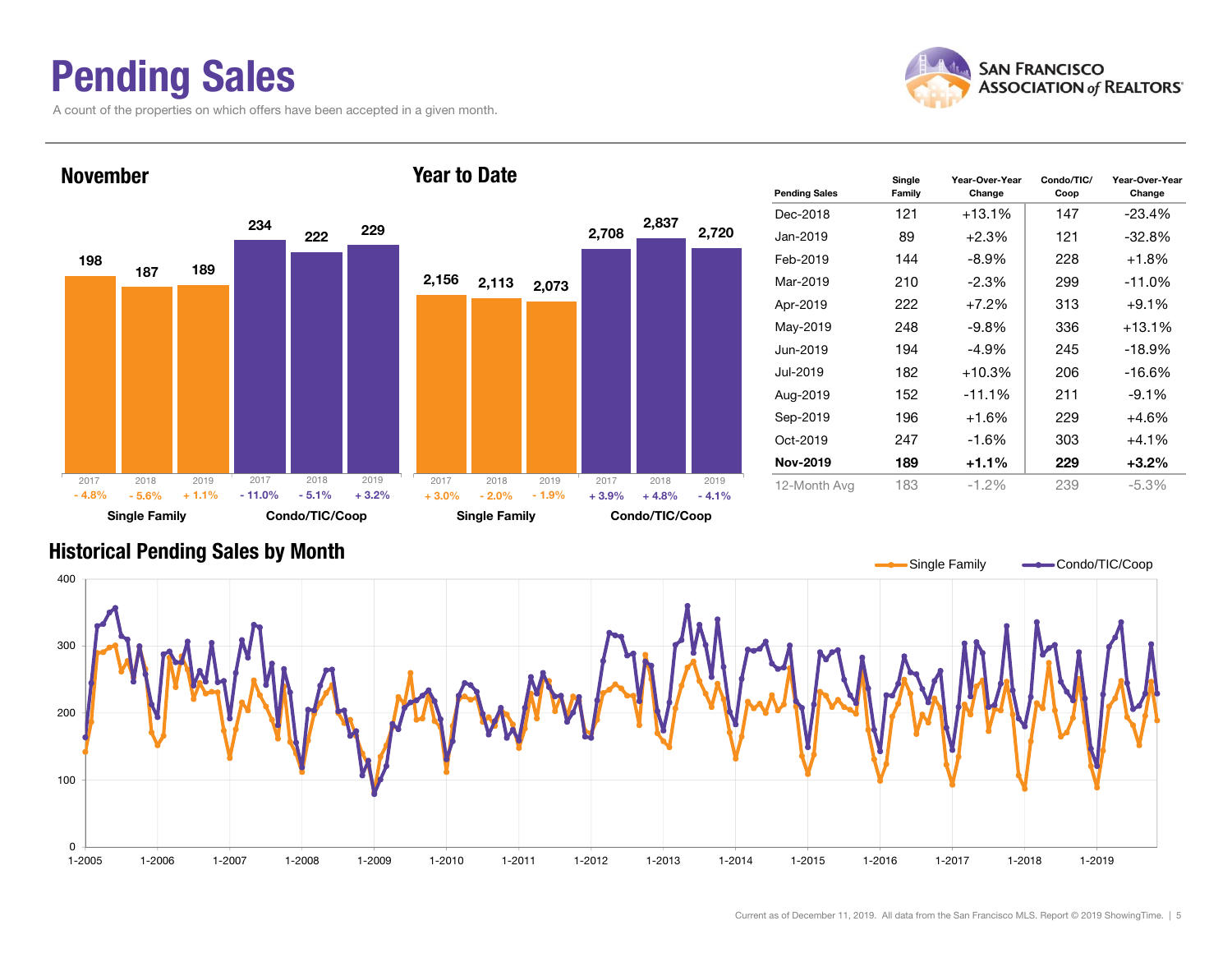### Sold Listings A count of the actual sales that closed in a given month.

![](_page_5_Picture_1.jpeg)

![](_page_5_Figure_2.jpeg)

| <b>Sold Listings</b> | Single<br>Family | Year-Over-Year<br>Change | Condo/TIC/<br>Coop | Year-Over-Year<br>Change |
|----------------------|------------------|--------------------------|--------------------|--------------------------|
| Dec-2018             | 160              | $+7.4%$                  | 194                | $-22.4%$                 |
| Jan-2019             | 100              | $+5.3%$                  | 114                | $-23.5%$                 |
| Feb-2019             | 113              | +5.6%                    | 164                | $-18.8%$                 |
| Mar-2019             | 172              | $-14.0\%$                | 265                | $-8.3\%$                 |
| Apr-2019             | 226              | $+18.9%$                 | 319                | $+7.8%$                  |
| May-2019             | 239              | $-4.0\%$                 | 337                | $+8.0%$                  |
| Jun-2019             | 190              | $-17.7%$                 | 264                | $-12.9%$                 |
| Jul-2019             | 213              | $+10.9\%$                | 243                | $-11.0%$                 |
| Aug-2019             | 168              | $-12.0\%$                | 207                | $-20.4%$                 |
| Sep-2019             | 124              | -15.6%                   | 192                | $+4.9%$                  |
| Oct-2019             | 253              | $+2.0%$                  | 258                | $-11.9%$                 |
| <b>Nov-2019</b>      | 196              | $-10.9\%$                | 265                | $+0.4%$                  |
| 12-Month Avg         | 180              | $-2.9%$                  | 235                | $-8.2\%$                 |

#### Historical Sold Listings by Month

![](_page_5_Figure_5.jpeg)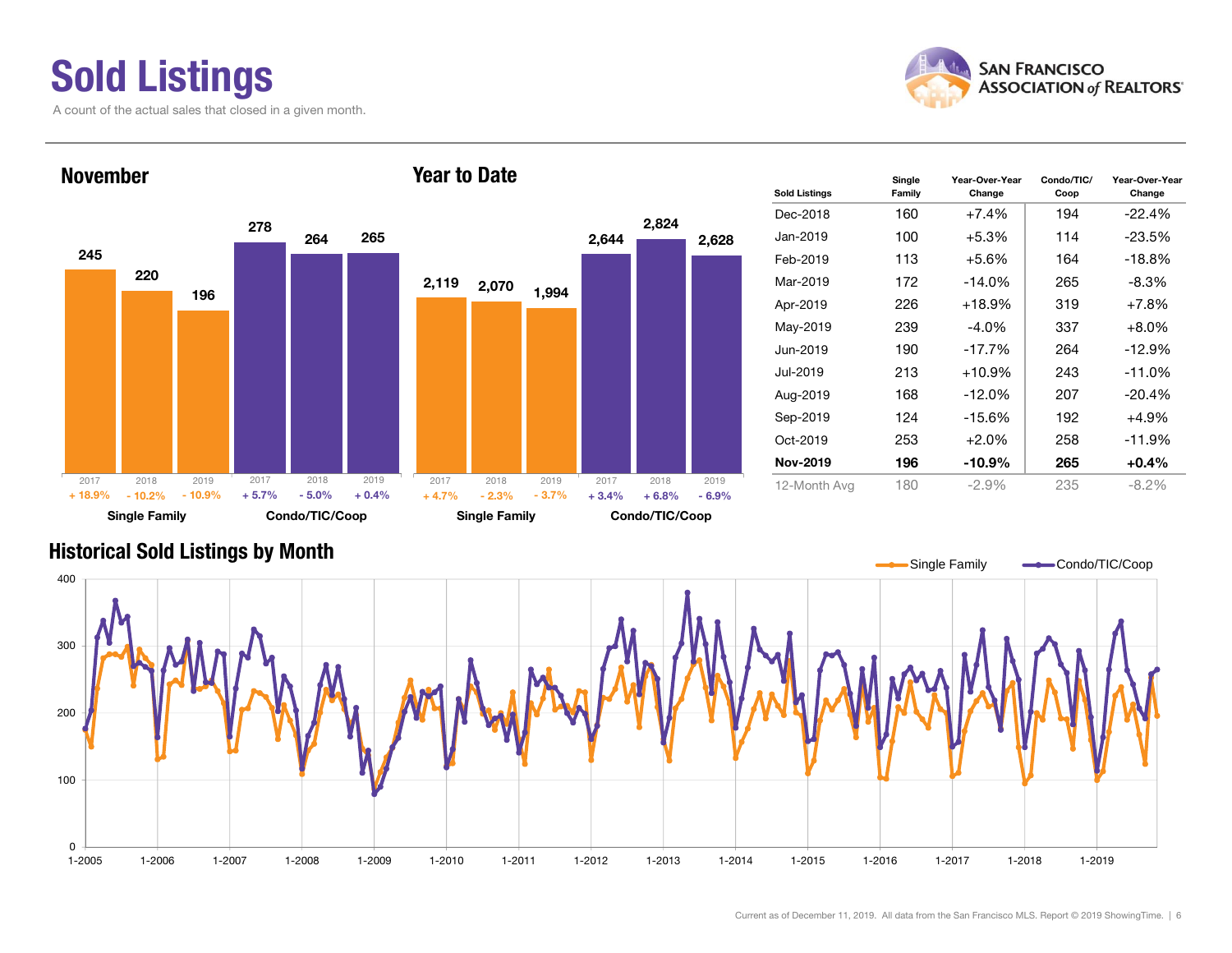### Median Sales Price

Point at which half of the sales sold for more and half sold for less, not accounting for seller concessions, in a given month.

#### November

![](_page_6_Figure_3.jpeg)

| <b>Median Sales Price</b> | Single<br>Family | Year-Over-Year<br>Change | Condo/TIC/<br>Coop | Year-Over-Year<br>Change |
|---------------------------|------------------|--------------------------|--------------------|--------------------------|
| Dec-2018                  | \$1,492,500      | $+2.9%$                  | \$1,170,000        | $+4.5%$                  |
| Jan-2019                  | \$1,389,000      | $+4.4\%$                 | \$1,040,000        | -5.5%                    |
| Feb-2019                  | \$1,500,000      | -11.8%                   | \$1,130,000        | $+4.1%$                  |
| Mar-2019                  | \$1,650,000      | $-2.2\%$                 | \$1,245,000        | $-0.4%$                  |
| Apr-2019                  | \$1,612,500      | $-2.2\%$                 | \$1,225,000        | $-2.0%$                  |
| May-2019                  | \$1,685,000      | $+4.1%$                  | \$1,245,000        | $-1.0%$                  |
| Jun-2019                  | \$1,750,000      | $+7.7%$                  | \$1,299,500        | $+11.1%$                 |
| Jul-2019                  | \$1,576,000      | $-3.1\%$                 | \$1,220,000        | $+6.1%$                  |
| Aug-2019                  | \$1,602,500      | $+4.2%$                  | \$1,281,250        | $+3.8%$                  |
| Sep-2019                  | \$1,560,000      | $+4.0%$                  | \$1,325,000        | $+15.2%$                 |
| Oct-2019                  | \$1,650,000      | $+3.1\%$                 | \$1,325,000        | $+9.1%$                  |
| <b>Nov-2019</b>           | \$1,619,000      | +13.4%                   | \$1,180,000        | $-1.1\%$                 |
| 12-Month Avg*             | \$1,600,000      | +1.6%                    | \$1,230,000        | $+2.5%$                  |

#### Historical Median Sales Price by Month

\* Median Sales Price for all properties from December 2018 through November 2019. This is not the average of the individual figures above.

![](_page_6_Figure_7.jpeg)

#### Year to Date

![](_page_6_Picture_9.jpeg)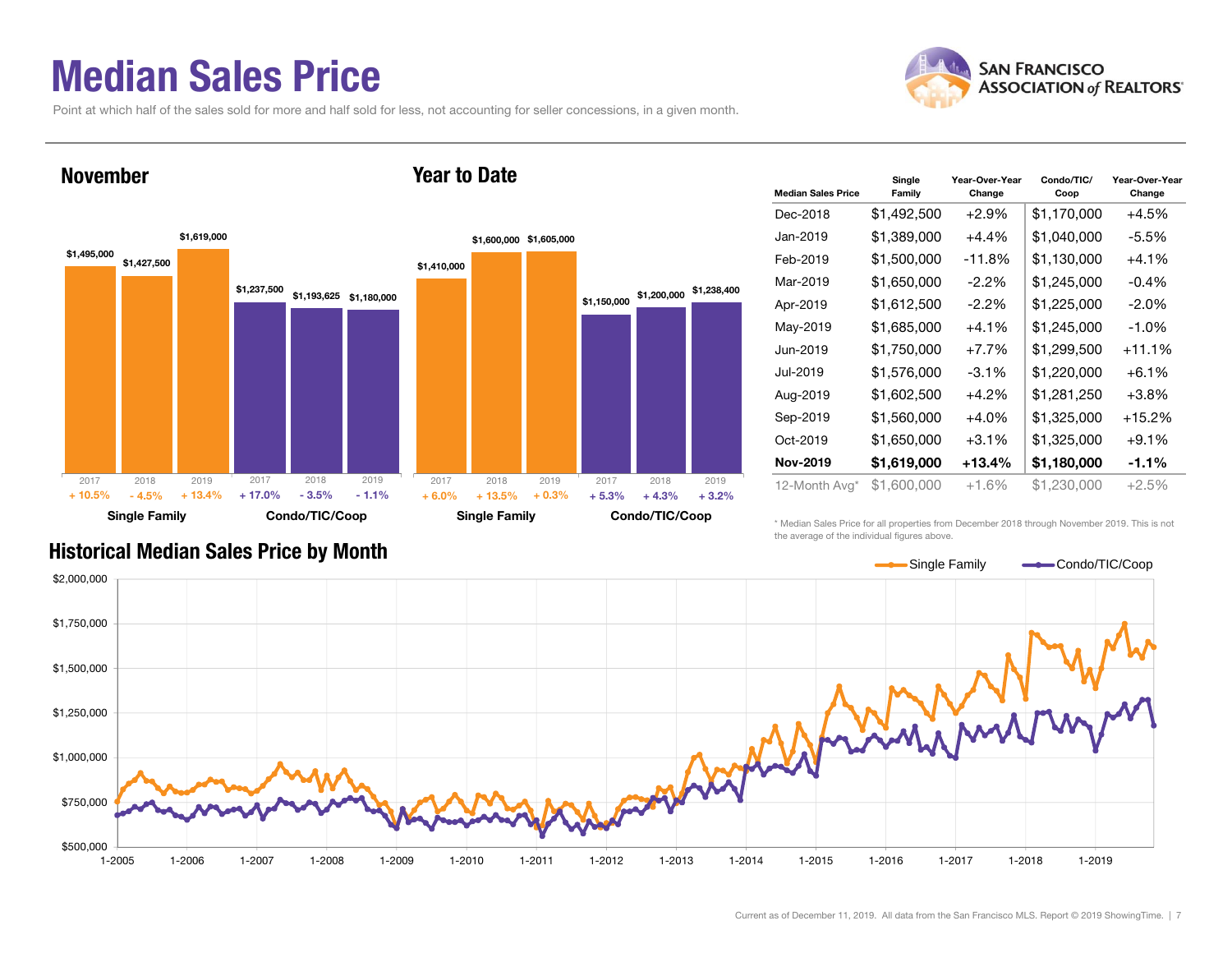### Average Sales Price

Average sales price for all closed sales, not accounting for seller concessions, in a given month.

![](_page_7_Picture_2.jpeg)

November

![](_page_7_Figure_4.jpeg)

Year to Date

| Avg. Sales Price | Single<br>Family | Year-Over-Year<br>Change | Condo/TIC/<br>Coop | Year-Over-Year<br>Change |
|------------------|------------------|--------------------------|--------------------|--------------------------|
| Dec-2018         | \$1,786,072      | $-6.4\%$                 | \$1,329,973        | $+5.2%$                  |
| Jan-2019         | \$1,751,963      | $-2.0\%$                 | \$1,177,310        | $-10.9%$                 |
| Feb-2019         | \$1,871,058      | -11.2%                   | \$1,363,140        | $+7.8%$                  |
| Mar-2019         | \$2,046,399      | $+5.0%$                  | \$1,335,673        | -2.6%                    |
| Apr-2019         | \$2,235,456      | $+2.3%$                  | \$1,363,254        | $+2.1%$                  |
| May-2019         | \$2,141,318      | $+6.0\%$                 | \$1,335,560        | -4.5%                    |
| Jun-2019         | \$2,148,466      | $+10.6%$                 | \$1,433,874        | $+7.2%$                  |
| Jul-2019         | \$1,959,574      | $-0.5%$                  | \$1,309,126        | $+5.4%$                  |
| Aug-2019         | \$1,872,478      | $+3.3%$                  | \$1,386,808        | $+2.9%$                  |
| Sep-2019         | \$2,092,233      | $+15.0%$                 | \$1,449,604        | $+15.4%$                 |
| Oct-2019         | \$1,915,038      | -11.0%                   | \$1,448,485        | $+7.8%$                  |
| Nov-2019         | \$1,998,445      | $+7.2%$                  | \$1,329,795        | $+5.3%$                  |
| 12-Month Avg*    | \$2,004,260      | $+1.7%$                  | \$1,361,749        | $+3.4%$                  |

#### Historical Average Sales Price by Month

\* Avg. Sales Price for all properties from December 2018 through November 2019. This is not the average of the individual figures above.

![](_page_7_Figure_8.jpeg)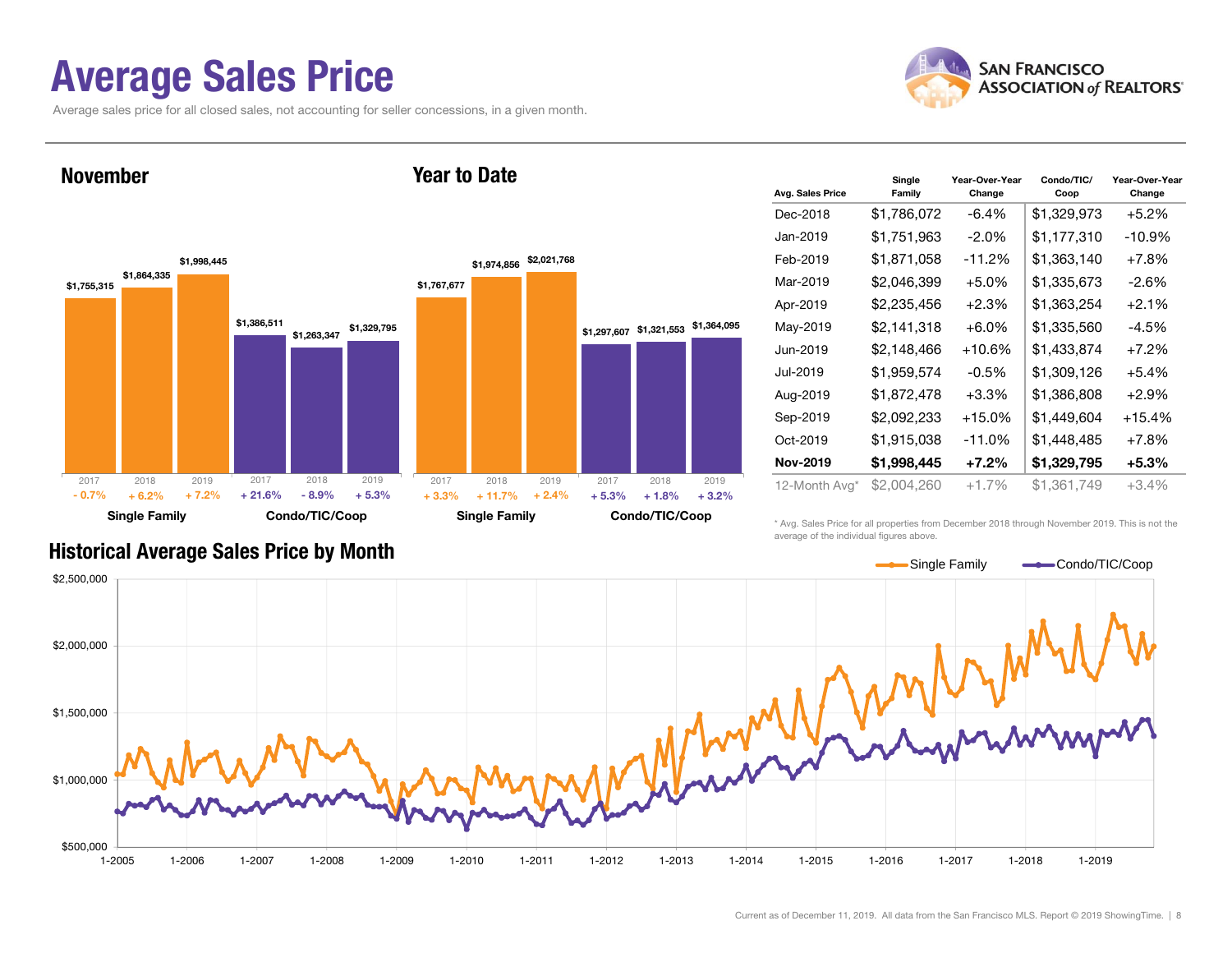### Days on Market Until Sale

Average number of days between when a property is listed and when an offer is accepted in a given month.

![](_page_8_Picture_2.jpeg)

![](_page_8_Figure_3.jpeg)

| Days on Market | Single<br>Family | Year-Over-Year<br>Change | Condo/TIC/<br>Coop | Year-Over-Year<br>Change |
|----------------|------------------|--------------------------|--------------------|--------------------------|
| Dec-2018       | 33               | $+17.9%$                 | 44                 | $-2.2\%$                 |
| Jan-2019       | 39               | $+18.2\%$                | 55                 | $0.0\%$                  |
| Feb-2019       | 29               | $+31.8%$                 | 40                 | $+8.1%$                  |
| Mar-2019       | 26               | $+18.2%$                 | 35                 | $+34.6%$                 |
| Apr-2019       | 26               | $+44.4\%$                | 38                 | $+46.2%$                 |
| May-2019       | 22               | $+10.0\%$                | 29                 | $+7.4%$                  |
| Jun-2019       | 22               | $+22.2%$                 | 31                 | $+14.8%$                 |
| Jul-2019       | 23               | $+9.5%$                  | 33                 | $+6.5%$                  |
| Aug-2019       | 25               | $+13.6%$                 | 33                 | -8.3%                    |
| Sep-2019       | 28               | $+16.7%$                 | 34                 | $+13.3%$                 |
| Oct-2019       | 22               | $-8.3\%$                 | 29                 | $+7.4%$                  |
| Nov-2019       | 24               | $-7.7\%$                 | 33                 | $-13.2\%$                |
| 12-Month Avg*  | 26               | $+13.2%$                 | 35                 | $+7.1%$                  |

#### Historical Days on Market Until Sale by Month

\* Days on Market for all properties from December 2018 through November 2019. This is not the average of the individual figures above.

![](_page_8_Figure_7.jpeg)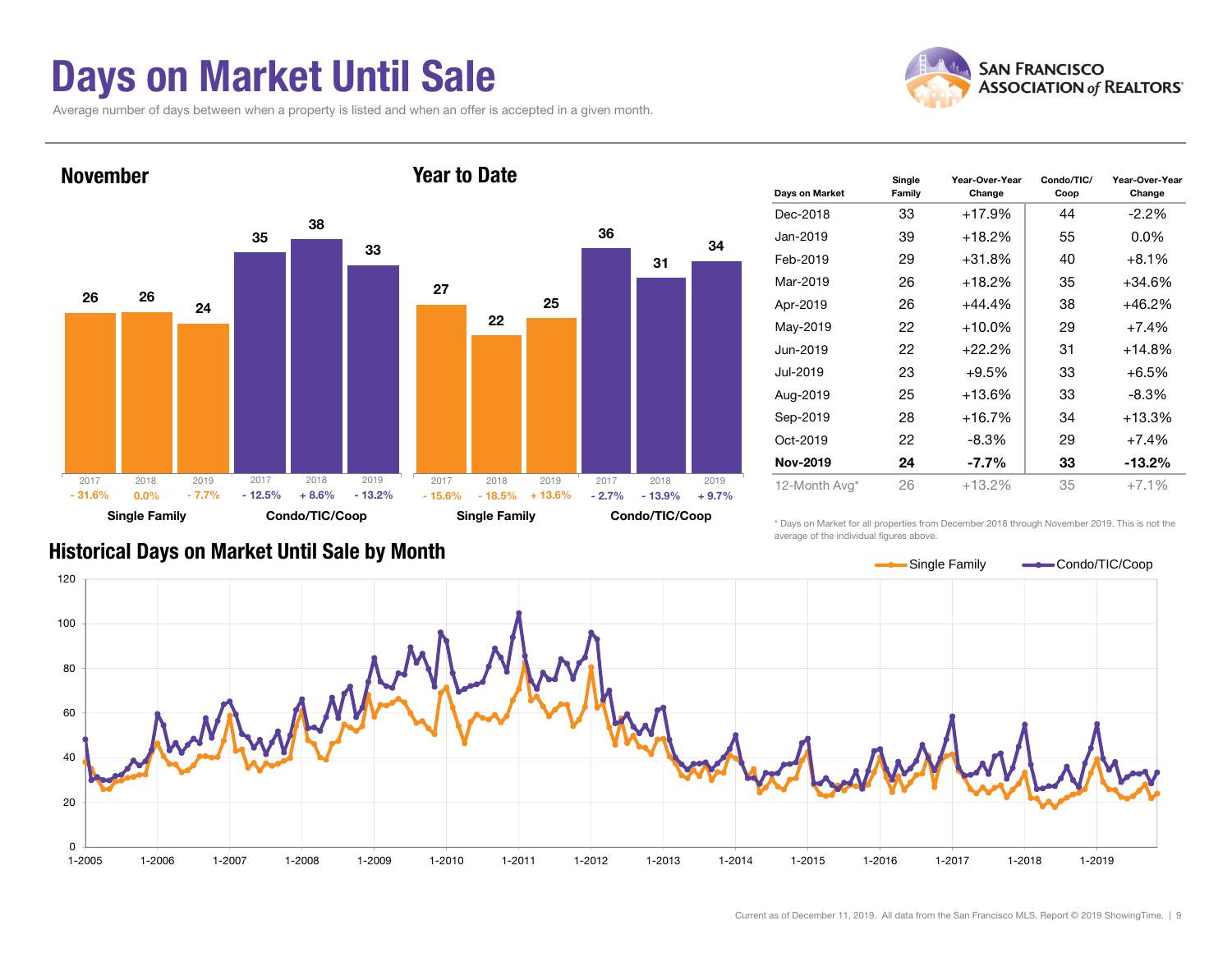### Inventory of Active Listings

The number of properties available for sale in active status at the end of a given month.

![](_page_9_Picture_2.jpeg)

Condo/TIC/ Coop

Year-Over-Year Change

Year-Over-Year Change

![](_page_9_Figure_3.jpeg)

#### Historical Inventory of Active Listings by Month

\* Active Listings for all properties from December 2018 through November 2019. This is not the average of the individual figures above.

![](_page_9_Figure_6.jpeg)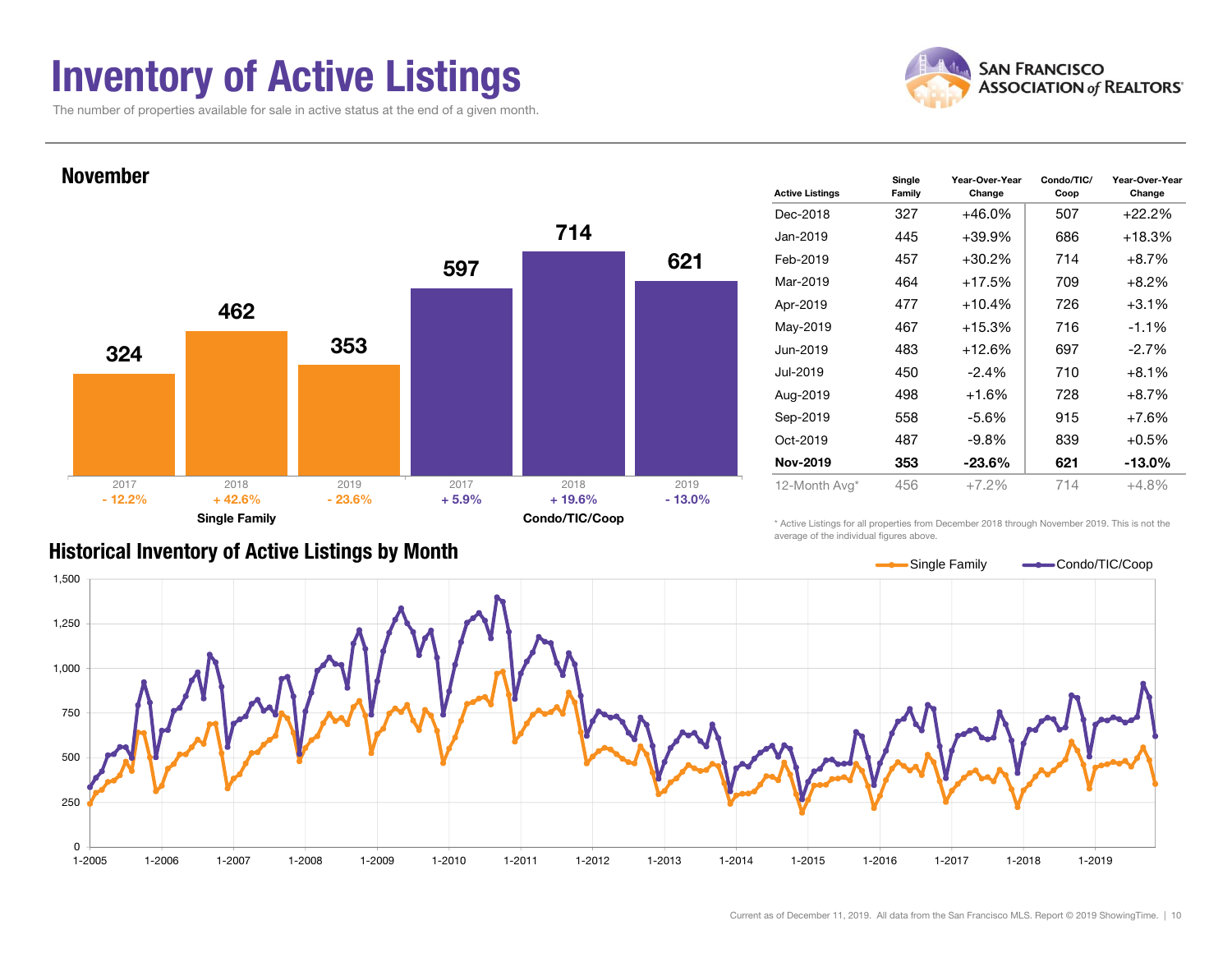### % of Properties Sold Over List Price

concessions.

Percentage found when dividing the number of properties sold by properties sold over its original list price, not accounting for seller

![](_page_10_Picture_2.jpeg)

![](_page_10_Figure_3.jpeg)

| % of Properties<br>Sold Over List Price | Single<br>Family | Year-Over-Year<br>Change | Condo/TIC/<br>Coop | Year-Over-Year<br>Change |
|-----------------------------------------|------------------|--------------------------|--------------------|--------------------------|
| Dec-2018                                | 68.1%            | $-7.0\%$                 | 45.9%              | $-15.6%$                 |
| Jan-2019                                | 60.0%            | $-14.9\%$                | 41.2%              | $+22.6%$                 |
| Feb-2019                                | 77.9%            | $-3.1\%$                 | 53.0%              | $-10.0\%$                |
| Mar-2019                                | 73.3%            | $-4.8%$                  | 55.8%              | $-5.7\%$                 |
| Apr-2019                                | 73.9%            | $-5.1%$                  | 55.2%              | $-17.1%$                 |
| May-2019                                | 79.9%            | $-5.7\%$                 | 65.0%              | $-3.8\%$                 |
| Jun-2019                                | 81.1%            | $-8.2\%$                 | 64.4%              | $-5.7\%$                 |
| Jul-2019                                | 82.6%            | $-3.3\%$                 | 70.4%              | $+11.0%$                 |
| Aug-2019                                | 82.1%            | $+1.9%$                  | 58.9%              | $+2.1\%$                 |
| Sep-2019                                | 75.0%            | -7.4%                    | 59.4%              | -6.3%                    |
| Oct-2019                                | 81.0%            | $-2.1%$                  | 65.5%              | $-4.1%$                  |
| <b>Nov-2019</b>                         | 77.0%            | $+4.6%$                  | 64.9%              | $+19.1%$                 |
| 12-Month Avg                            | 77.0%            | $-4.2\%$                 | 59.7%              | $-2.1\%$                 |

#### Historical % of Properties Sold Over List Price by Month

\* % of Properties Sold Over List Price for all properties from December 2018 through November 2019. This is not the average of the individual figures above.

![](_page_10_Figure_7.jpeg)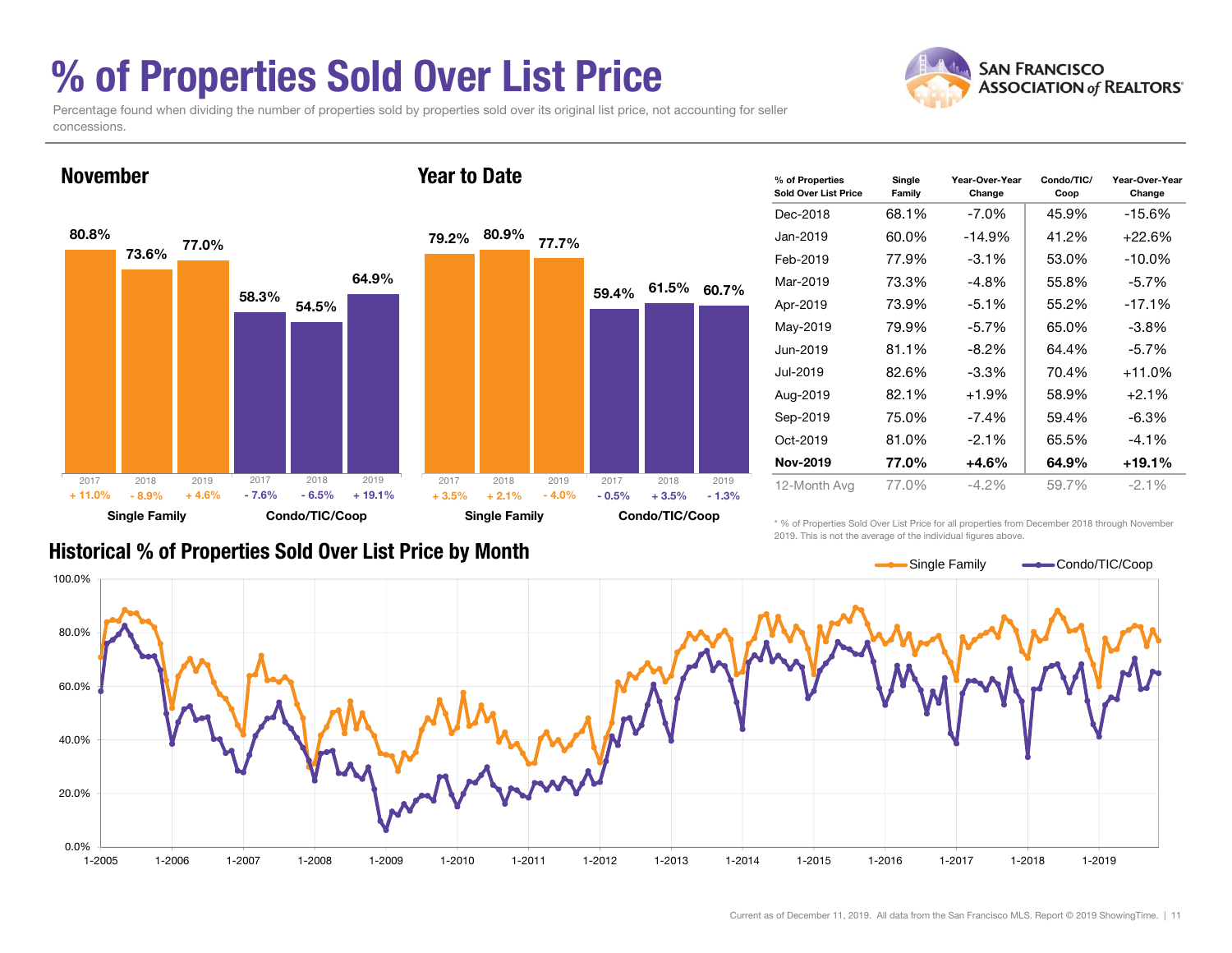### % of List Price Received

November

![](_page_11_Picture_1.jpeg)

Percentage found when dividing a property's sales price by its most recent list price, then taking the average for all properties sold in a given month, not accounting for seller concessions.

Year to Date

#### 115.5% 111.2% 111.6% 104.5%104.1%105.2% Single Family Condo/TIC/Coop 115.1% <sup>116.3%</sup> 113.0% 105.1%106.6% 105.7%Single Family Condo/TIC/Coop 2017 2018 2019  $\%$  - 3.7% + 0.4% - 0.1%  $+ 0.4\%$  - 0.1% - 0.4% + 1.1% 2017 2018 2019 + 5.9%2017 2018 2019  $\%$  + 1.0% - 2.8% + 0.2%  $-2.8\% + 0.2\% + 1.4\% - 0.8\%$ 2017 2018 2019 + 2.9%

| % of List Price<br>Received | Single<br>Family | Year-Over-Year<br>Change | Condo/TIC/<br>Coop | Year-Over-Year<br>Change |
|-----------------------------|------------------|--------------------------|--------------------|--------------------------|
| Dec-2018                    | 110.5%           | $-3.3\%$                 | 102.1%             | $-1.6%$                  |
| Jan-2019                    | 106.0%           | -5.6%                    | 101.0%             | -0.7%                    |
| Feb-2019                    | 112.6%           | $-2.8%$                  | 104.2%             | $-0.9\%$                 |
| Mar-2019                    | 110.5%           | $-6.0\%$                 | 104.7%             | $-2.2\%$                 |
| Apr-2019                    | 112.4%           | $-5.8\%$                 | 104.9%             | $-3.7\%$                 |
| May-2019                    | 113.2%           | $-5.3\%$                 | 107.4%             | $-0.9\%$                 |
| Jun-2019                    | 115.3%           | $-4.0\%$                 | 107.2%             | $-0.1%$                  |
| Jul-2019                    | 115.4%           | $-1.5%$                  | 107.6%             | $+0.5%$                  |
| Aug-2019                    | 115.3%           | $+0.4%$                  | 105.8%             | $+0.2\%$                 |
| Sep-2019                    | 112.9%           | $-2.1%$                  | 105.2%             | $-1.2\%$                 |
| Oct-2019                    | 114.1%           | $+0.1%$                  | 106.0%             | -1.6%                    |
| <b>Nov-2019</b>             | 111.6%           | $+0.4%$                  | 105.2%             | +1.1%                    |
| 12-Month Avg*               | 112.8%           | $-2.9\%$                 | 105.4%             | $-0.9\%$                 |

Historical % of List Price Received by Month

\* % of List Price Received for all properties from December 2018 through November 2019. This is not the average of the individual figures above.

![](_page_11_Figure_7.jpeg)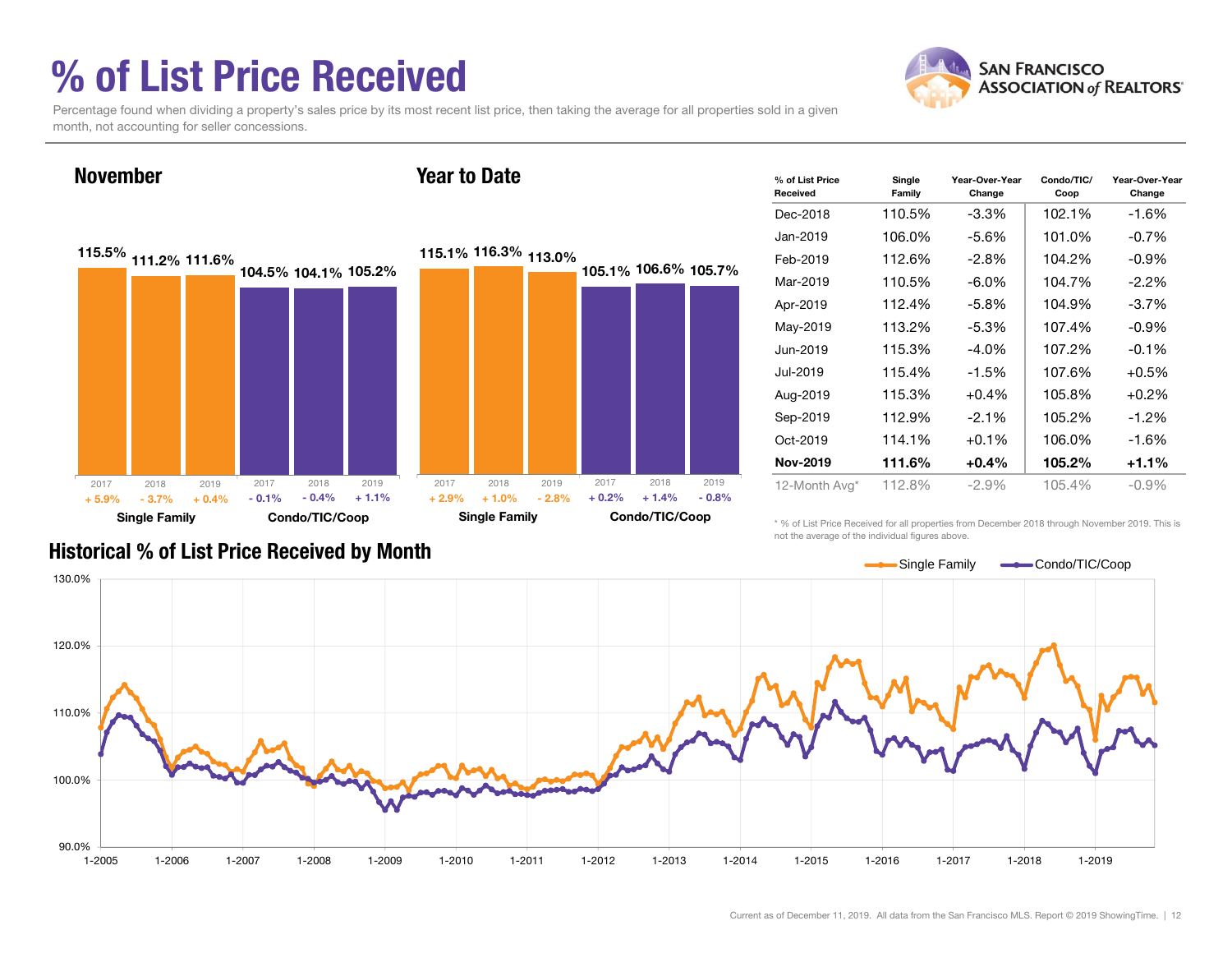## Housing Affordability Ratio

**SAN FRANCISCO ASSOCIATION of REALTORS'** 

This index measures housing affordability for the region. For example, an index of 120 means the median household income is 120% of what is necessary to qualify for the median-priced home under prevailing interest rates. A higher number means greater affordability.

![](_page_12_Figure_3.jpeg)

![](_page_12_Figure_4.jpeg)

| <b>Affordability Ratio</b> | Single<br>Family | Year-Over-Year<br>Change | Condo/TIC/<br>Coop | Year-Over-Year<br>Change |
|----------------------------|------------------|--------------------------|--------------------|--------------------------|
| Dec-2018                   | 33               | $-5.7\%$                 | 48                 | -9.4%                    |
| Jan-2019                   | 35               | $-5.4%$                  | 54                 | $+3.8%$                  |
| Feb-2019                   | 33               | $+13.8%$                 | 51                 | $-3.8%$                  |
| Mar-2019                   | 30               | $+3.4%$                  | 47                 | $+2.2%$                  |
| Apr-2019                   | 31               | $+6.9\%$                 | 48                 | $+6.7%$                  |
| May-2019                   | 30               | $0.0\%$                  | 47                 | $+6.8%$                  |
| Jun-2019                   | 29               | $-3.3%$                  | 45                 | $-6.3%$                  |
| Jul-2019                   | 33               | $+10.0\%$                | 49                 | $0.0\%$                  |
| Aug-2019                   | 34               | $+9.7\%$                 | 49                 | $+8.9%$                  |
| Sep-2019                   | 34               | $+9.7%$                  | 47                 | $0.0\%$                  |
| Oct-2019                   | 33               | $+17.9%$                 | 48                 | +17.1%                   |
| <b>Nov-2019</b>            | 32               | $0.0\%$                  | 52                 | +20.9%                   |
| 12-Month Avg*              | 32               | $+3.3%$                  | 31                 | $+10.3%$                 |

#### Historical Housing Affordability Ratio by Month

\* Affordability Ratio for all properties from December 2018 through November 2019. This is not the average of the individual figures above.

![](_page_12_Figure_8.jpeg)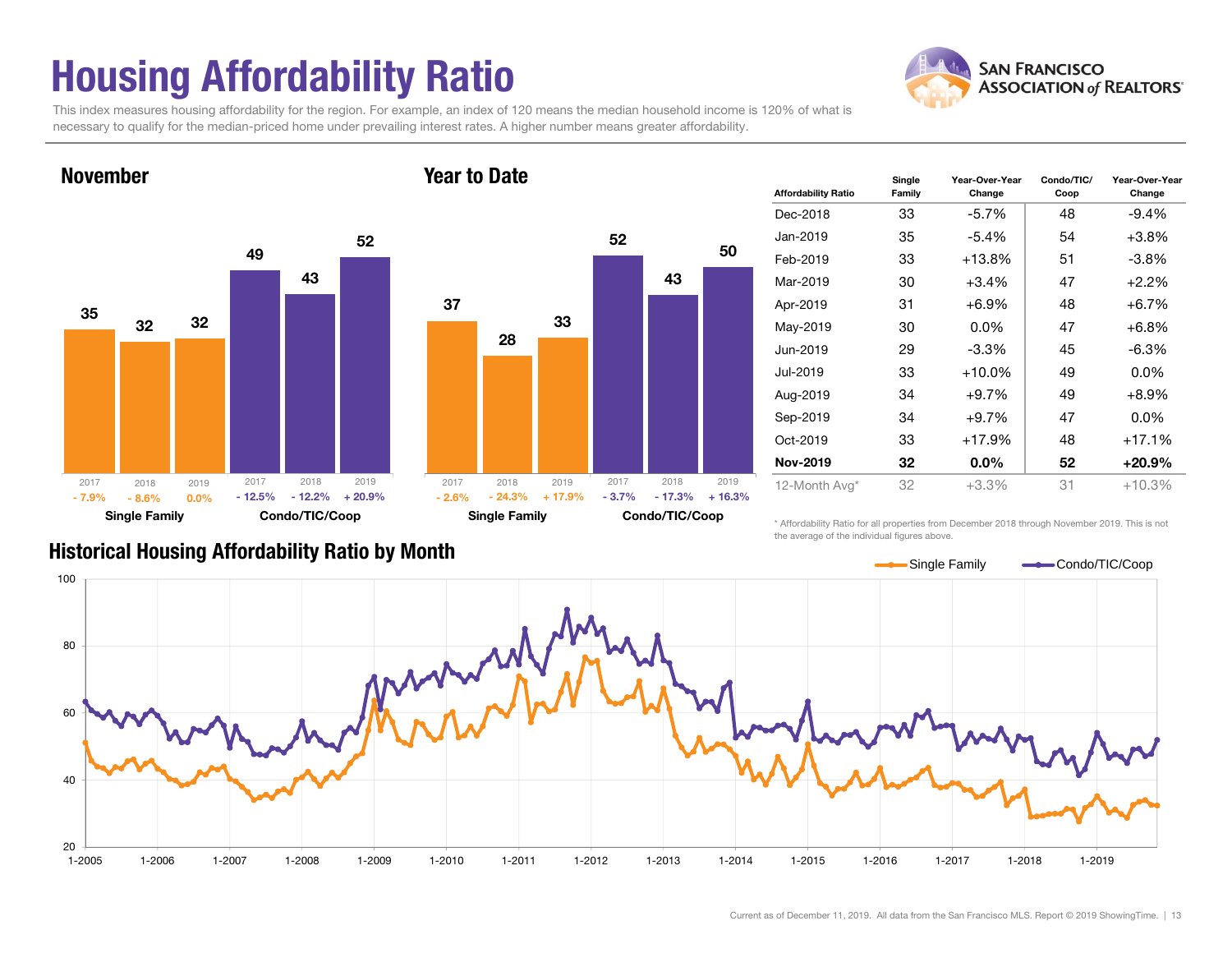### Months Supply of Inventory

![](_page_13_Picture_1.jpeg)

Year-Over-Year Change

The inventory of homes for sale at the end of a given month, divided by the average monthly pending sales from the last 12 months.

![](_page_13_Figure_3.jpeg)

#### Historical Months Supply of Inventory by Month

\* Months Supply for all properties from December 2018 through November 2019. This is not the average of the individual figures above.

![](_page_13_Figure_6.jpeg)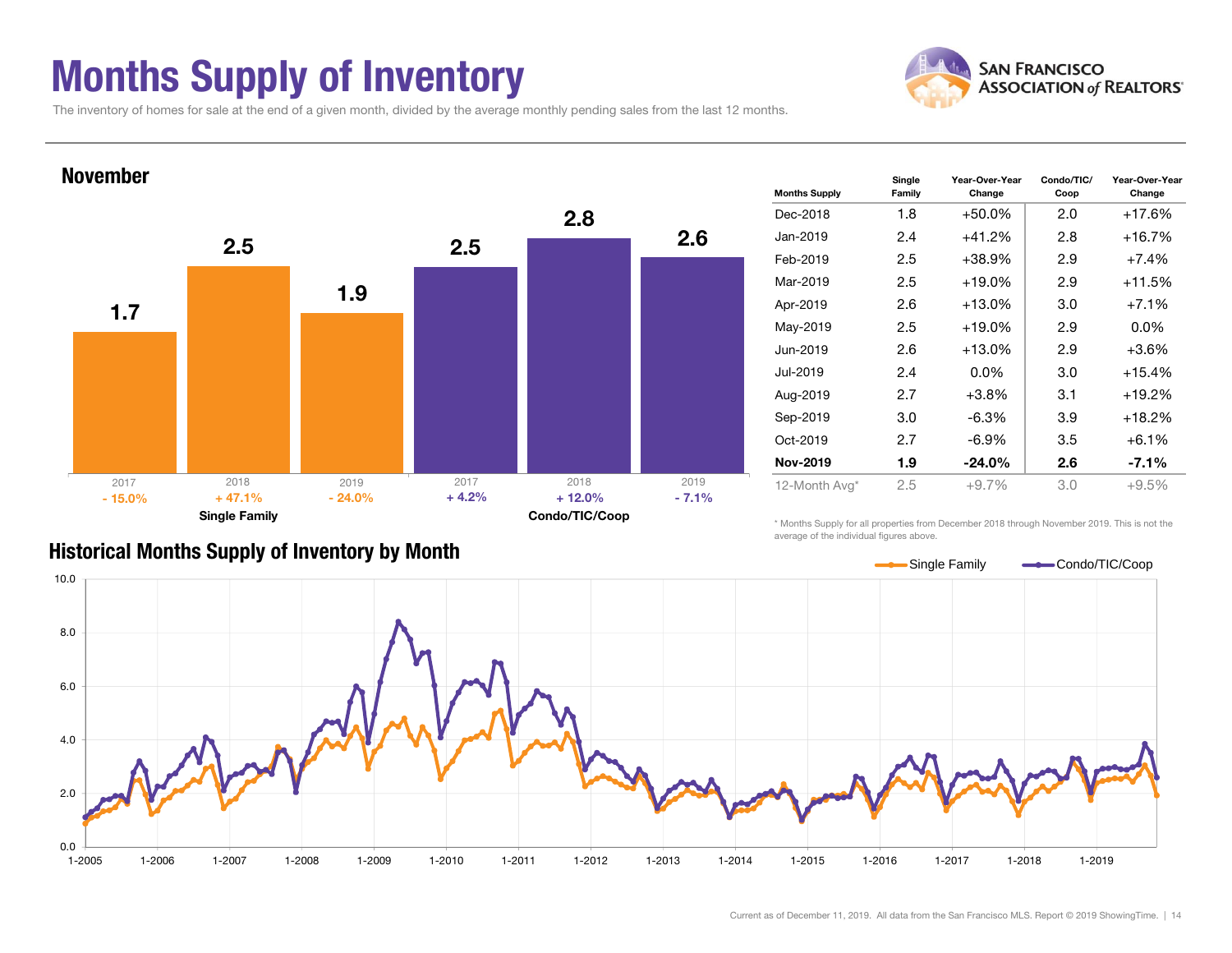### All Properties Activity Overview

Key metrics by report month and for year-to-date (YTD) starting from the first of the year.

![](_page_14_Picture_2.jpeg)

![](_page_14_Figure_3.jpeg)